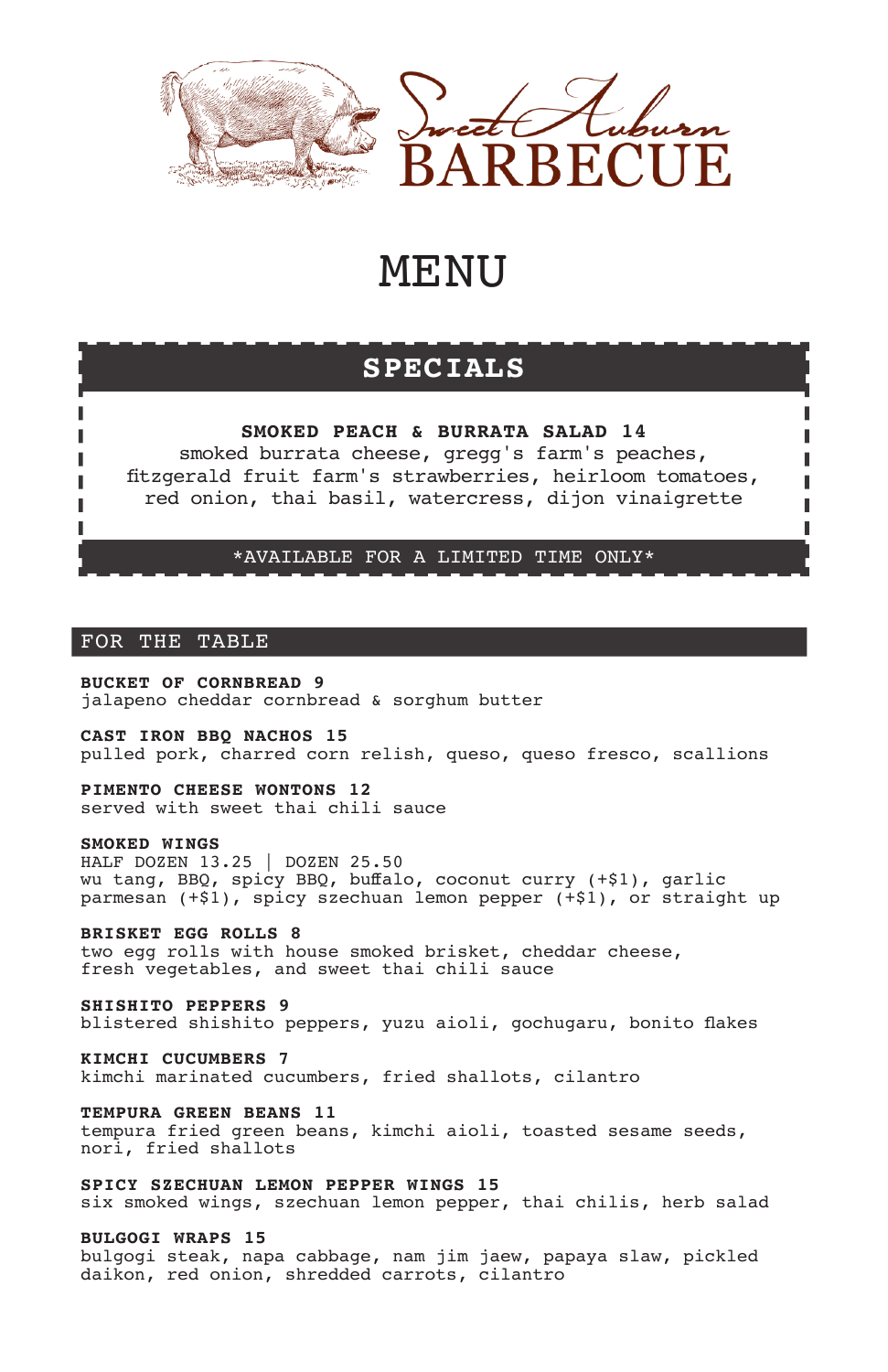# SALADS

#### **\*BULGOGI SALAD 15**

korean steak, napa, red onion, cucumber, bell pepper, sesame dressing, wontons, scallions & peanuts

#### **SMOKED CHICKEN GARDEN SALAD 15**

spring mix, pulled chicken, red onion, tomato, egg, blue cheese crumbles, chicken chicharrones, ranch

#### SANDWICHES served w choice of 1 side

**BBQ SANDWICH 14** choice of pulled pork or pulled chicken

**CHOPPED BRISKET SANDWICH 15.50** texas-style chopped brisket on texas toast

#### **\*KING OF MEMPHIS MELT 16**

choice of pulled pork, pulled chicken, or chopped brisket(+\$3), topped with pepperjack cheese, slaw & fried egg

#### PLATES

#### **SWEET AUBURN BBQ PLATE 17**

choice of pulled chicken, pulled pork, or beef brisket(+\$3) w choice of 2 sides

# **TWO MEAT COMBO PLATE 20**

choice of 2 meats & 2 sides, choose from pulled pork, pulled chicken, or chopped brisket(+\$2)

#### **PULLED PORK BOWL 16**

stone-ground cheddar Logan Turnpike grits, pickles, scallions, & house BBQ sauce

#### **GOCHUJANG SESAME SPARE RIB RICE BOWL 26**

True Story Kurobuta smoked spare ribs, kimchi cucumbers, daikon radish, carrots, cilantro, and scallions

# **SWEET AUBURN TACO PLATE 17**

Auburn BBQ - pulled pork, pear slaw, BBQ sauce, pickles Mexican Street - brisket, corn relish, cilantro \*Korean Bulgogi - bulgogi steak, kimchi slaw, scallions

#### **SHRIMP & GRITS 18**

BBQ rubbed shrimp, stone-ground cheddar Logan Turnpike grits, thai chili butter, charred corn relish & scallions (add house made sausage +\$7)

**BARBECUE RUBBED TOFU 16** choice of two sides, texas toast & pickles

**EAT YOUR VEGGIES PLATE 17** choice of four of our daily homemade sides

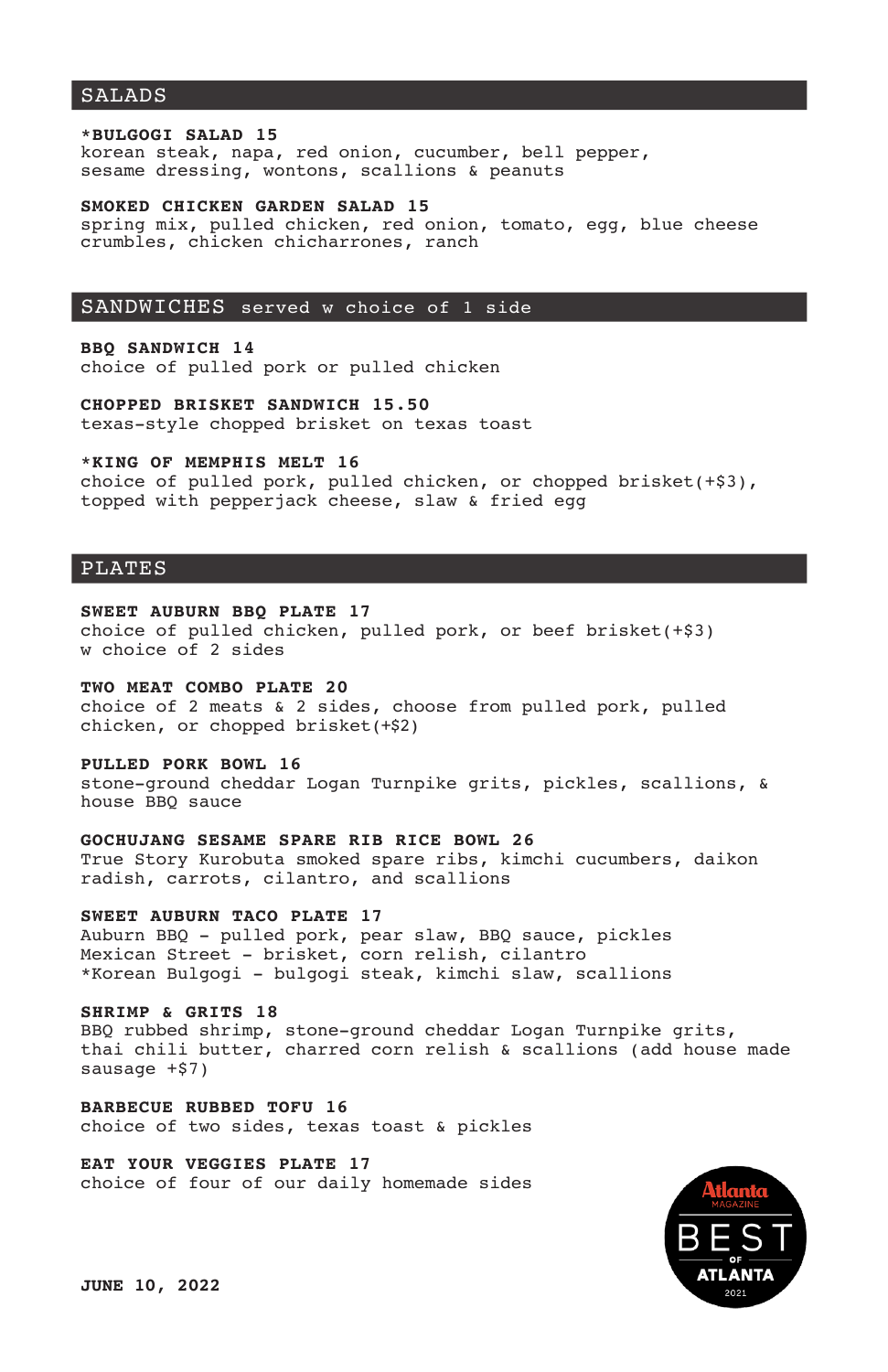# BUILD YOUR OWN choose your meat & sides a la carte

**HOUSE SMOKED BEEF BRISKET** half pound 16 | full pound 30

**PULLED PORK OR PULLED CHICKEN** half pound 9 | full pound 17

**VILLARI BROS. BABY BACK RIBS** half rack 22 | full rack 42

**TRUE STORY KUROBUTA SPARE RIBS** half rack 20 | full rack 38

**GINGER LEMONGRASS PORK SAUSAGE 7** made in-house

### KID'S MENU

**EAT YOUR VEGGIES PLATE 7** choice of 2 sides, with toast & pickles

**KID'S MAC 'N CHEESE 6**

**GRILLED CHEESE SANDWICH 6** choice of one side

**BBQ SANDWICH 9** chicken or pork sandwich with choice of side

**BRISKET SANDWICH 12** brisket sandwich with choice of side

#### \$5 SIDES

steamed rice kimchi slaw pear coleslaw sesame papaya slaw stone-ground cheddar grits hand cut fries mac & cheese

bourbon baked beans jerk spiced collards red bliss potato salad wok fired green beans side green salad vadouvan roasted baby carrots cheese fries (+\$1.50)

#### NON-ALCOHOLIC BEVERAGES

**TOPO CHICO MINERAL WATER 3**

**HOMEMADE STRAWBERRY LEMONADE 2.5**

**MEXICAN COKE 3**

**ABITA ROOT BEER 3.5**

**FOUNTAIN SODAS & ICED TEA 2.5** free reflls

Smoked Meats Available until Sold Out!

\*Some items may contain allergens. Allergen information can be found on our website. Please alert your server to any food allergies or dietary restrictions prior to ordering. These items are prepared to order & may have raw or undercooked ingredients.\*

**\*Gratuity will be added to parties of 6 or more.\***